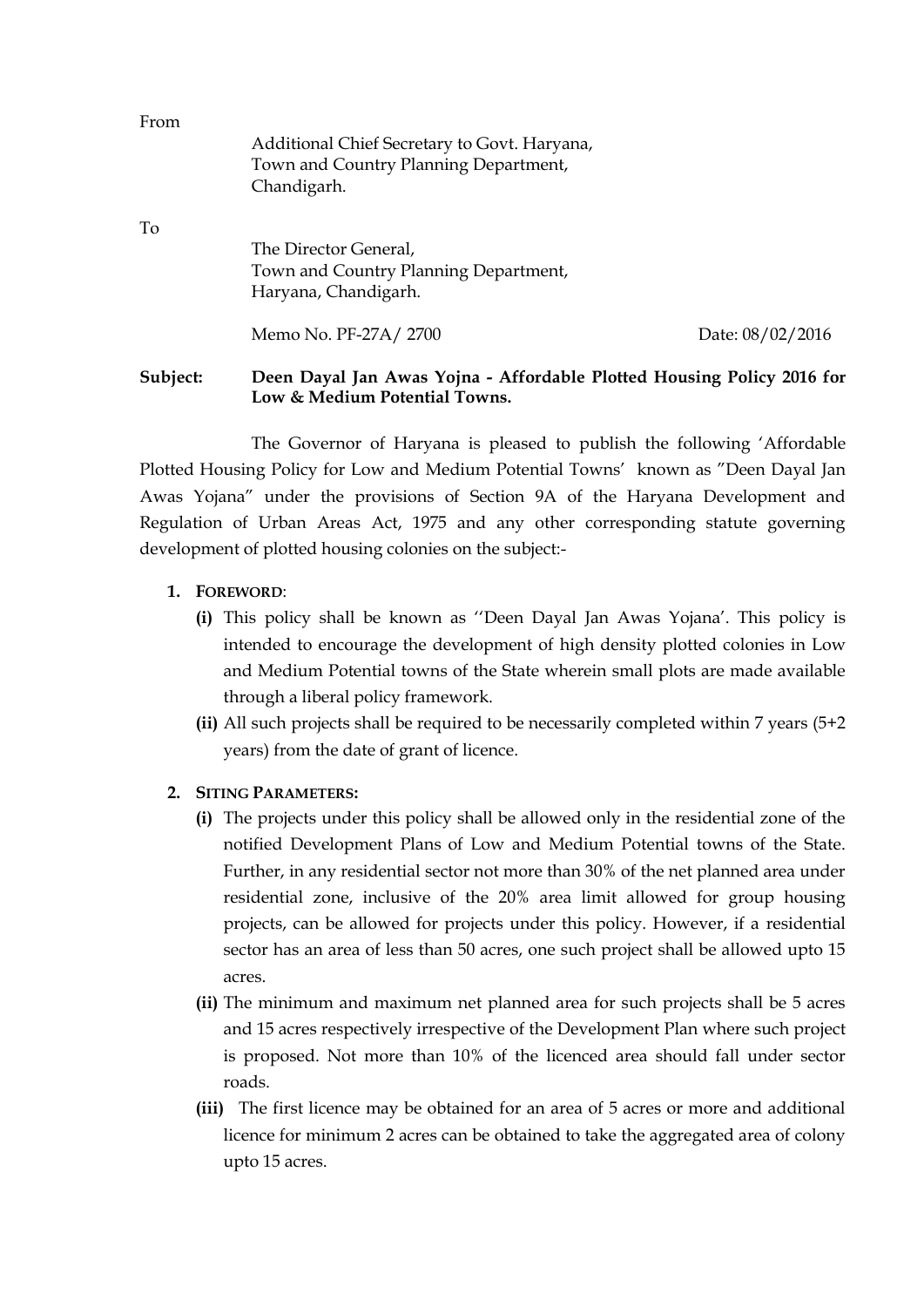**(iv)**Grant of licence shall be considered under this policy, initially, against 20% group housing area limit in such sector. Once the area under 20% limit stands exhausted on account of either group housing licences or affordable housing policy 2013 projects or under the present policy; grant of any further licence under this policy shall be considered only upto a further limit of 10% of the net planned area under residential zone of such sector.

# **3. RECEIPT OF APPLICATIONS & THEIR ELIGIBILITY**:

- **(i)** The applications for licence received under this policy should be made in the format as prescribed in the Rule 3 of the Haryana Development and Regulations of Urban Areas Rules, 1976 and the said Rules shall be applicable mutatismutandis for processing of the application under this policy.
- **(ii)** The opening window for receipt of licence applications under this policy shall be 90 days from the notification of this policy. During this period
	- a) In case, the receipt of licence applications in a particular sector for area is less than the total area permitted in that sector under this policy, then all the eligible applications shall be considered for grant of licence subject to the minimum area norm of 5 acres and maximum area norm of 15 acres. Applications shall be entertained on an ongoing basis till the availability of area in any specific sector and/or any specific development plan vis-a-vis the area limits prescribed under this policy gets licenced.
	- b) In case the receipt of licence applications in a particular sector for area is more than total area permitted in that sector under this policy, then:
		- **i.** Every applicant shall be eligible for minimum 5.00 acres and the balance area shall be allowed to every applicant in proportion to the balance permitted area viz-a-viz balance applied area.
		- **ii.** However, if all the applications cannot be accommodated in view of minimum area norms, then the DGTCP may consider all applications by increasing the permitted area upto 40% of net planned area of residential sector. If all the applications cannot be considered even within 40% of net planned area, then draw of lots shall be conducted.
- **(iii)** After receipt of application, complete in all respects, from an applicant, the decision regarding either issuance of LOI or return/rejection of licence application shall be conveyed to the applicant within a period of six months from the receipt of application.
- **(iv)** Though the policy does not prescribe any cap on the allotment rate of plots, it is envisaged that with a regular and adequate supply of high density residential plotted colonies under this policy, the market forces shall ensure that the rates of plots are affordable in such colonies.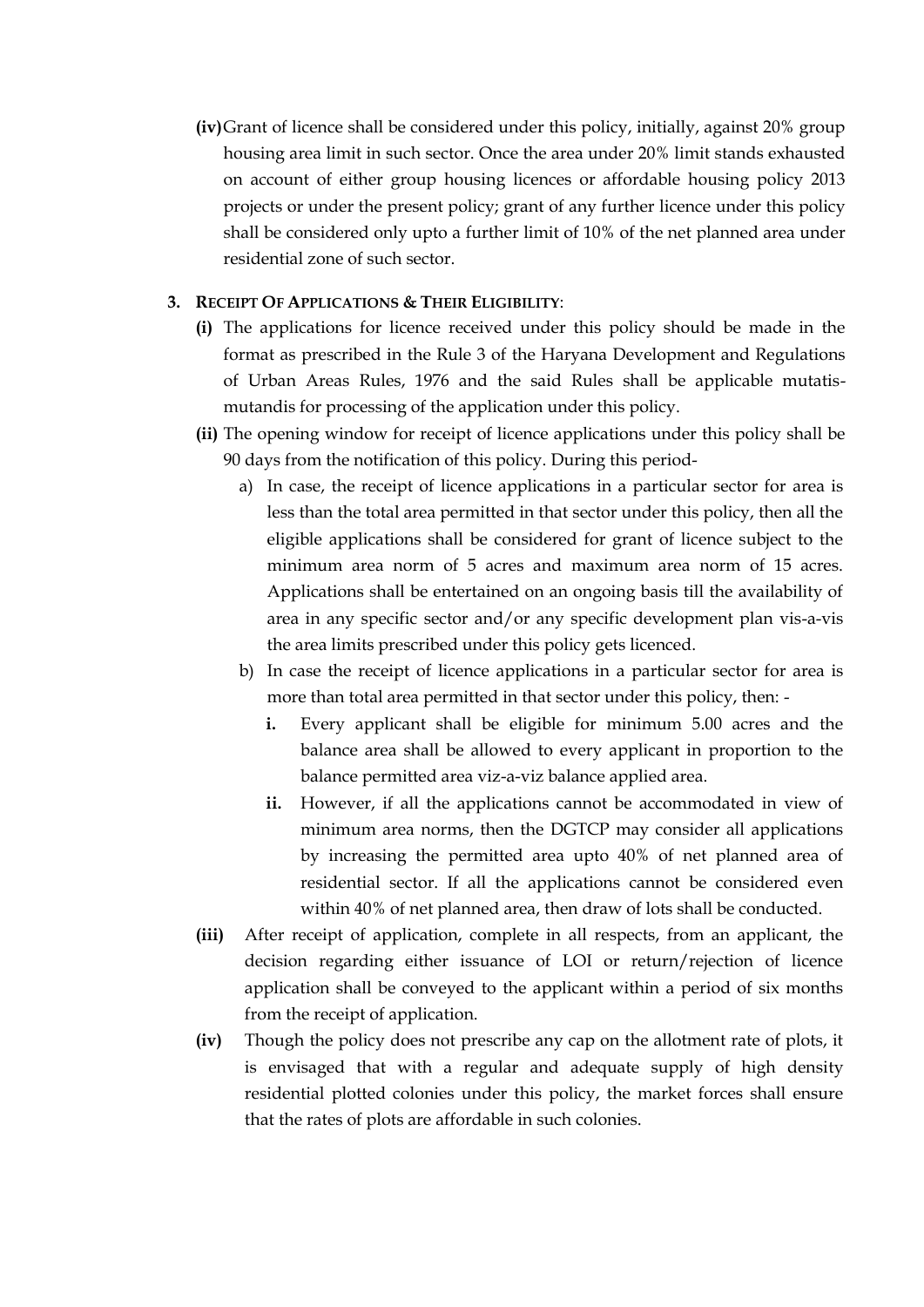**4. PLANNING AND AREA PARAMETERS:** The planning and area parameters for the projects allowed under this policy are as follows:

| <b>a.</b> Max area of plots to be permitted:                            | $150$ sqm.                  |
|-------------------------------------------------------------------------|-----------------------------|
| <b>b.</b> Min. and Max. density permitted:                              | 240 to 400 persons per acre |
|                                                                         | $(PPA)$ .                   |
| c. Max. area allowed under Res. & Comm. Plots: 65% of the licenced area |                             |
| <b>d.</b> Area under Commercial Use:                                    | Max. 4% of licenced area.   |
|                                                                         |                             |

- **e.** Max. FAR on Res. plot of upto 150 sqm: 2.00
- **f.** Min. width of Internal roads in the colony: 9 metre
- **g.** Minimum Area under organized Open Space: 7.5% of the licenced area. The entire area prescribed under organized open space shall preferably be provided in a single pocket of regular shape. At least one organized open space pocket, in each colony, shall be of not less than 0.3 acre area.
- **h.** No separate EWS/NPNL category plots shall be provided to eliminate any cross subsidy component and thus to avoid any adverse impact on the affordability of plots made available under this policy.
- **i.** Clubbing of residential plots for approval of integrated zoning plan of two adjoining plots under same ownership shall not be permitted in the colonies approved under the present policy.
- **j.** The colonizer will transfer 10% area of the licenced colony free of cost to the Government for provision of community facilities. This will give flexibility to the Director to workout the requirement of community infrastructure at sector level and accordingly make provisions. Since the area will be received in a compact block, it will help in optimal utilization of the area.
- **k.** Registration of independent floors in plots shall be allowed.
- **l.** The stilt parking shall be allowed.
- **5. ALLOTMENT PROCESS:**
	- **(i)** Allotment of 50% residential plots covering saleable area (excluding 50% area frozen by the Department) shall be undertaken in the first phase by the licencee/coloniser. However, the colonizer shall also carry out development works simultaneously on this area also. It is clarified that 15% area mortgaged towards IDW shall be part of 50% area frozen by Department upto completion of IDW in the colony.
	- **(ii)** The applicant shall have an option to deposit the cost of internal development works with the concerned Municipality as per mutually decided rates.
	- **(iii)** As a matter of security against any possible delinquencies in completion of the project, the coloniser shall be required to mortgage residential plots covering saleable area of not less than 15% of the total area under all residential plots in lieu of depositing cost of IDW with concerned municipality, in favour of the Director.